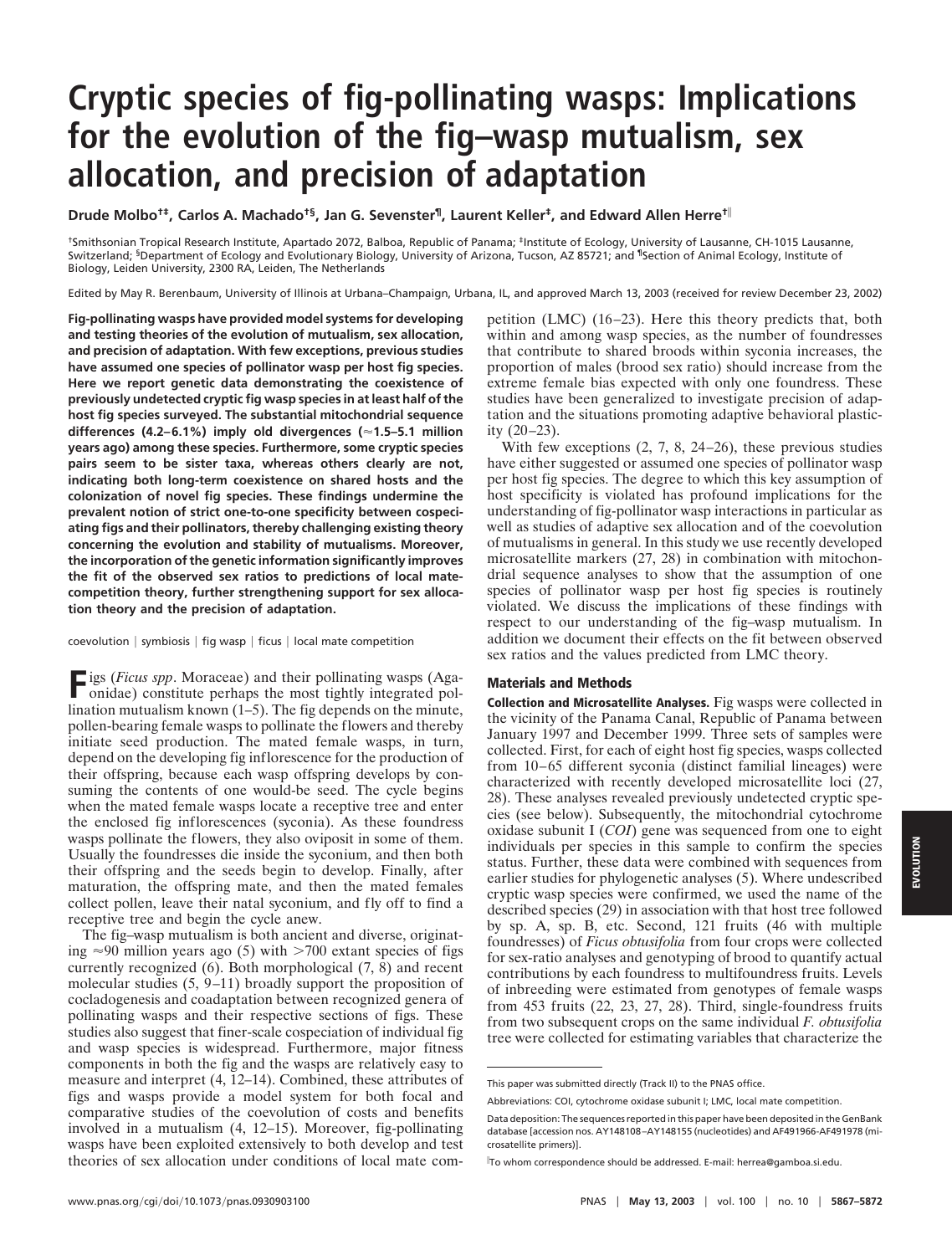|                     | Table 1. Summary of the microsatellite and sequence data used to distinguish cryptic species associated with nine Panamanian |  |  |  |
|---------------------|------------------------------------------------------------------------------------------------------------------------------|--|--|--|
| species of host fig |                                                                                                                              |  |  |  |

| <b>Ficus species</b> | Pollinator                 | No. of broods (crops) | Diagnostic loci<br>(total) | COI sequence<br>divergence, average/net | No. of fixed differences<br>(amino acid) |
|----------------------|----------------------------|-----------------------|----------------------------|-----------------------------------------|------------------------------------------|
| F. obtusifolia       | P. hoffmeyeri sp. A        | 338 (14)              | 10(13)                     | 4.34/4.20                               | 32(1)                                    |
|                      | P. hoffmeyeri sp. B        | 115(12)               |                            |                                         |                                          |
|                      | P. hoffmeyeri $A \times B$ | 4(4)                  |                            |                                         |                                          |
| F. popenoei          | P. gemellus sp. A          | 28(4)                 | 7(9)                       | 6.62/6.14                               | 43 (7)                                   |
|                      | P. gemellus sp. B          | 228(8)                |                            |                                         |                                          |
| F. bullenei          | P. gemellus sp. A          | 4(1)                  | 8(9)                       | 4.70/4.64                               | 29(0)                                    |
|                      | P. gemellus sp. C          | 6(1)                  |                            |                                         |                                          |
| F. perforata         | P. insularis sp. A         | 12(3)                 | 10(11)                     | 6.11/5.65                               | 43(3)                                    |
|                      | P. insularis sp. B         | 13(2)                 |                            |                                         |                                          |
| F. citrifolia        | P. tonduzi                 | 14(2)                 | 0(5)                       |                                         |                                          |
| F. nymphaefolia      | P. piceipes                | 10(2)                 | 0(8)                       |                                         |                                          |
| F. near trigonata    | P. lopesi                  | 10(2)                 | 0(3)                       |                                         |                                          |
| F. pertusa           | P. silvestrii              | 10(1)                 | 0(2)                       |                                         |                                          |
| F. maxima            | T. americanus              |                       |                            | 10.76/9.25                              | 61(8)                                    |

Female wasps from each of *n* broods (separate fruits) were sampled from different crops (in parentheses) and identified to species by using the diagnostic loci available (see *Results and Discussion*). Average sequence divergences between cryptic *Pegoscapus* species are given as the percentage of differences at all *COI* sites (816 bp) from one to eight individuals sequenced per species. Divergence among the cryptic *Tetrapus* pollinators is given from a COI sample of 730 bp. The number of fixed nucleotide differences between cryptic species observed in the *COI* region is shown (and the number leading to an amino acid change). *P. hoffmeyeri A*  $\times$  *B* hybrids all showed one allele from each of the parental species for each of the analyzed loci.

fitness outcomes for each partner of the fig–wasp interaction. Specifically, in fruits with only single foundresses, the wasp offspring were reared, sexed, and counted. The seeds were counted from the entire fruit, and undeveloped flowers from a section of approximately one quarter of each fruit. We then compared the outcomes of the interactions of each of the coexisting pollinator species and the host tree.

**Mitochondrial Sequence Analyses.** Sequences from the 3' end of the *COI* gene (816 bp) were obtained by using standard molecular methods and insect primers. Phylogenetic analyses were conducted with PAUP\* 4.0b1 (30). Maximum-likelihood methods were used to reconstruct the phylogenies. The general reversible model with rate heterogeneity (REV  $\Gamma$ ) was used, and the parameters of the model were estimated from the data. The tree topologies were estimated by using a heuristic algorithm with branch swapping (tree bisection–reconnection). Time divergences were estimated by using published rates for other insects that were also estimated by using *COI* sequences and independent calibration points (31–34). Those rates have been estimated to be 1.2% per million years (31), 1.5% per million years (32), 2.3% per million years (33), and 2.2–2.8% per million years (34). We present the range of the suggested dates of divergence based on the two extreme calibrations (1.2–2.8% per million years) and using net divergences (35). That partially corrects for the potential bias generated by not taking into account the sequence divergence already present in the ancestral population at the time of its divergence into evolutionarily distinct lineages (35).

The phylogenetic relationships among cryptic species were tested statistically by using one-tailed Kishino–Hasegawa tests (36, 37). The alternative topologies were defined by forcing haplotypes of each cryptic pair of species associated to the same fig species to be monophyletic or paraphyletic. The alternative trees then were reconstructed by performing a heuristic search constrained on the unresolved topology and forcing the monophyly or paraphyly of each cryptic pair of species. Those tests were conducted with a larger data set that included additional sequence from the 3' end  $(916 bp)$  of *COI* and the complete (672) bp) cytochrome oxidase subunit II (*COII*) gene from 22 individual wasps representing 15 species of *Pegoscapus* (including all cryptic species in this genus described here) and 3 species of *Tetrapus*. *P* values in the text refer to results of the tests of

monophyly by using the *COI*–*COII* data set except for the two haplotype groups of *Tetrapus americanus*, which were only sampled for *COI*.

**Sex Ratio Analyses.** Rigorous testing of LMC theory with haplodiploid organisms such as fig-pollinating wasps requires knowing the number of foundresses that contribute to a focal brood and estimating the average level of inbreeding in the study population. Previous tests have used the dead bodies of female wasps in focal syconia to estimate foundress number and a weighted average across many syconia to estimate inbreeding levels. These estimates involve a series of assumptions (refs. 18, 19, 22, and 23 and see below). The use of the microsatellites allows precise identification of the parentage of offspring in focal broods and a direct estimate of the level of inbreeding. Here the number of foundresses that actually contributed to broods was estimated by genotyping all sons (maximum 50) and 10–50 daughters from each of 46 fruits of *F. obtusifolia* that had contained more than one dead foundress body. The inbreeding coefficient  $(F_{i<sub>s</sub>})$  used to calculate the expected sex ratio (18) is estimated directly from heterozygosities observed in the microsatellites (27, 28). Using the estimated  $F_{\text{is}}$ , we generated the expected sex ratios for broods with more than one foundress. In the case of single-foundress broods, we used the average sex ratio of 75 fruits with only a single foundress as the expected value. Then we calculated the fit between predicted and observed brood sex ratios using two different methods for assigning foundress numbers to the broods. First, as in previous studies, we used the number of bodies found within the syconia. Second, we used the genetic evidence. Finally, we compared the two sets of calculations.

## **Results and Discussion**

**Cryptic Pollinating Wasp Species and Implications for the Mutualism.** In four of the eight host fig species surveyed, genetic data revealed distinct, cryptic species within what were thought to be single wasp species (29). Specifically, a distinct subset of the wasps that were associated with each host fig species does not share alleles in 77–89% of the microsatellite loci sampled. At these loci, either the length ranges of the alleles do not overlap between the distinct cryptic wasp species or the locus only amplifies in one of the species (Table 1) (observed ranges of allele lengths for the microsatellite loci and sample sizes for each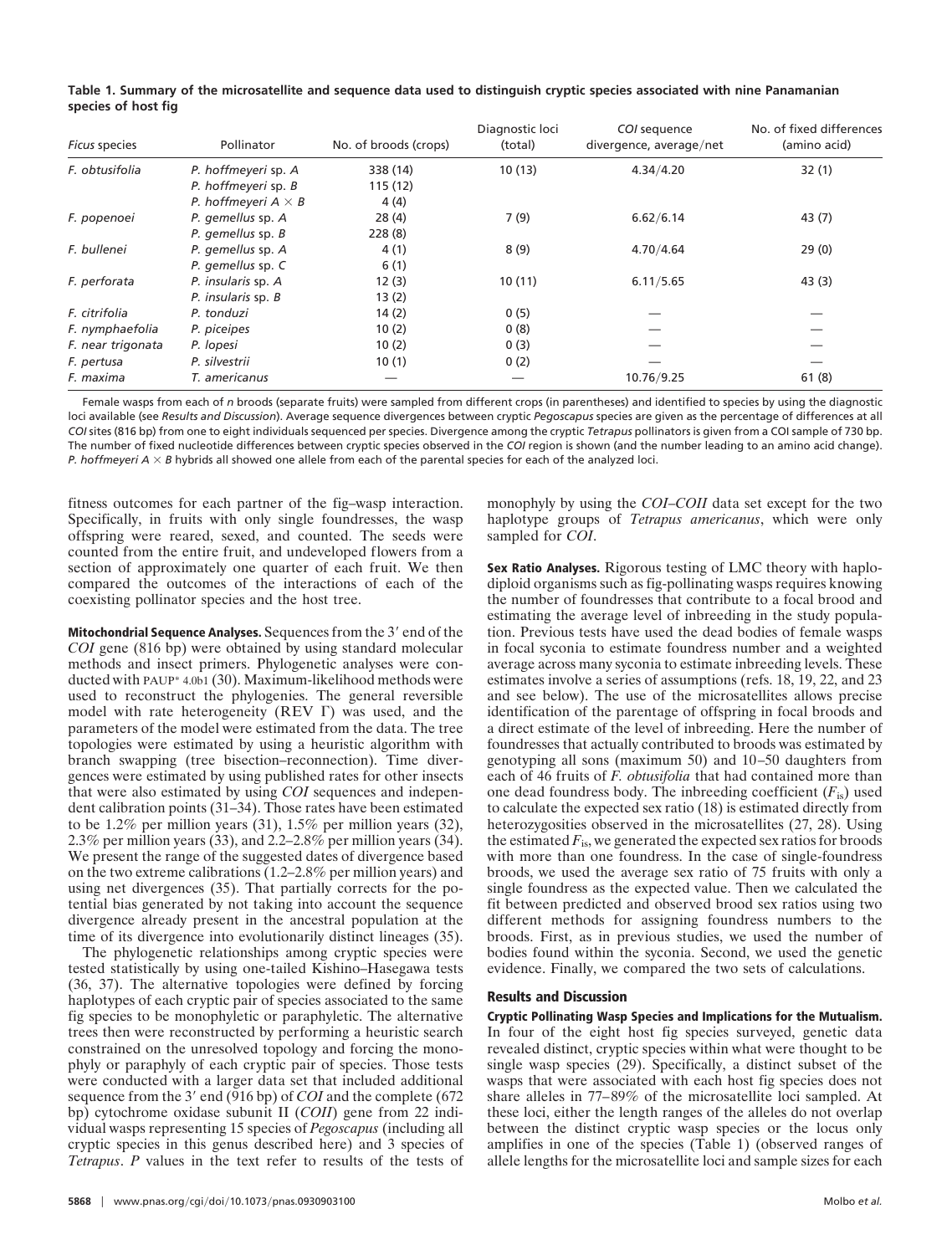

Fig. 1. The maximum-likelihood tree [-ln(*L*) = 4044.21] of 53 *COI* haplotypes from *Pegoscapus* spp. pollinators of six species of neotropical strangler figs and *Tetrapus* spp. pollinators of four species of free-standing figs. Host names of the cryptic species are shown in parentheses. The numbers above branches are bootstrap values (>50%, 500 replications) for the corresponding nodes of the neighbor-joining tree. In some cases cryptic species pollinating the same host are sister taxa (*F. obtusifolia*), in other cases they are not (*F. popenoei* and *F. maxima*), and in other cases the relationships are not resolvable with the available data (see *Results and Discussion*).

cryptic species are available at the MEN web site,  $http://$ snook.bio.indiana.edu/MENotes/easy\_search.html). Therefore, these loci define distinct genetic groupings of wasps. Furthermore, in all cases studied the distinct microsatellite groupings correspond to distinct monophyletic groupings of mitochondrial *COI* haplotypes (Fig. 1), therefore confirming the status of these species. Moreover, the genetic distances between the *COI* genes characterizing different cryptic species pairs are large (4.2– 6.6%; Table 1), suggesting that these species are old and have diverged from each other at times ranging between 1.5 and 5.1 million years ago (5, 31-35). In one species pair, we observed a low frequency of  $F_1$  hybrids between two cryptic species (Table 1) but no evidence of back crosses or genetic introgression. The complete lack of introgression suggests that hybrids have negligible fitness.

Two lines of evidence from the present study suggest that the existence of cryptic pollinator wasp species is likely to be a pervasive pattern across fig-wasp taxa worldwide. First, we have both microsatellite and mtDNA sequence data from only a relatively small number of individual wasps in the four cases where cryptic species were not detected (Table 1). Thus, our estimate of the prevalence of cryptic species in this genus (50%) is likely to be conservative. Second, we have mitochondrial evidence of additional cryptic species in *T. americanus*, the pollinator of one species of Panamanian free-standing fig (*Ficus maxima*, sect*. Pharmacosycea Pharmacosycea*) (Fig. 1). The genus *Tetrapus* represents the basal genus for all other genera of fig-pollinating wasps and diverged from them  $\approx 80$  million years ago (5). Therefore, the existence of cryptic species in both the most basal and one of the more derived genera suggests that **EVOLUTION**

EVOLUTION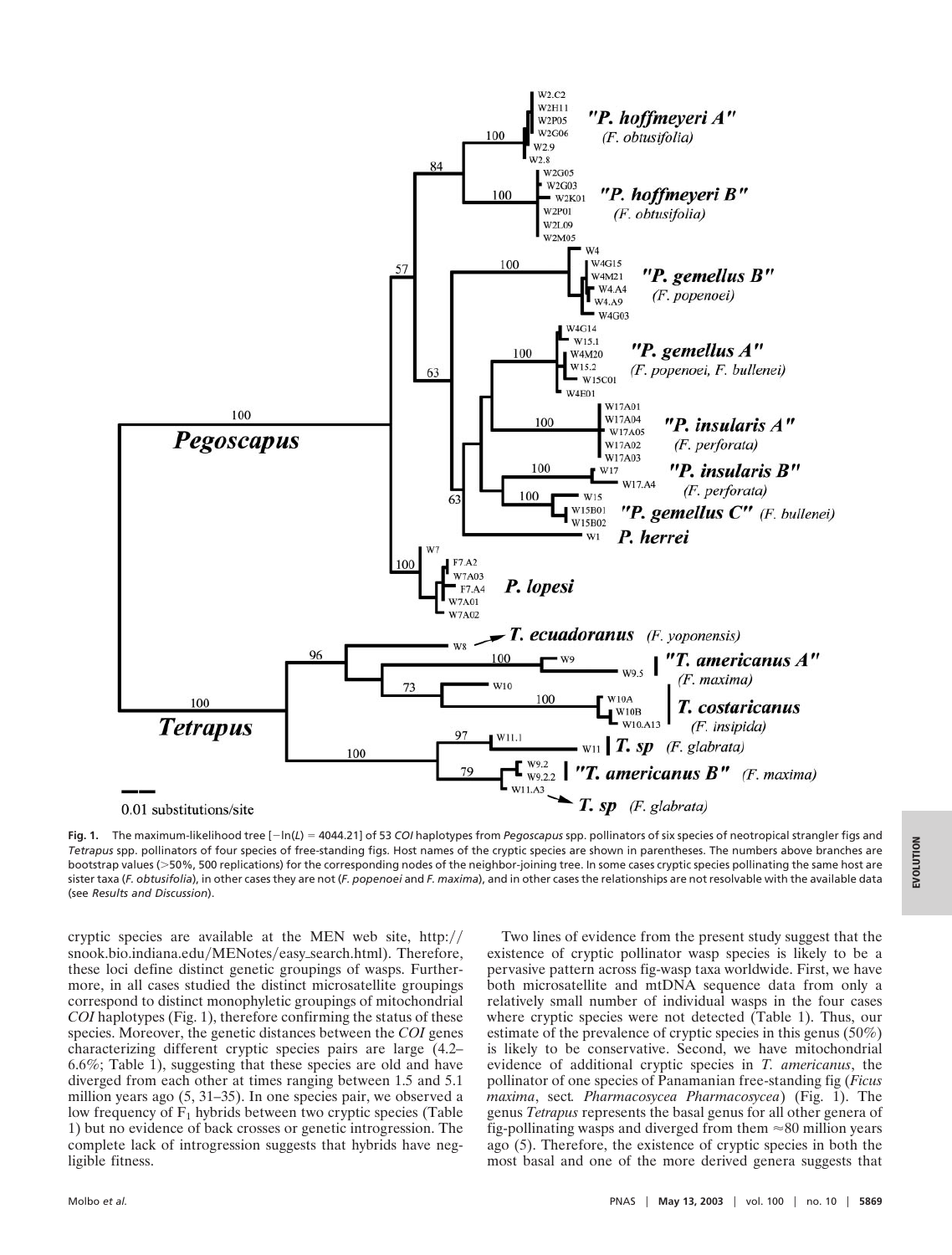| Table 2. Comparisons of the interactions of different cryptic wasp species with F. obtusifolia |
|------------------------------------------------------------------------------------------------|
|------------------------------------------------------------------------------------------------|

|                 | n  | Brood size.<br>mean $\pm$ SD | Female wasps,<br>mean $\pm$ SD | Seeds,<br>mean $\pm$ SD | Estimated flowers,<br>mean $\pm$ SD | Proportion of flowers<br>developed, median | Proportion seeds,<br>median |
|-----------------|----|------------------------------|--------------------------------|-------------------------|-------------------------------------|--------------------------------------------|-----------------------------|
| 1998 crop       |    |                              |                                |                         |                                     |                                            |                             |
| P. hoffmeyeri A | 32 | $200.5 \pm 39.1$             | $183.7 \pm 36.9$               | $183.1 \pm 36.1$        | $470.1 \pm 64.8$                    | 0.88                                       | 0.47                        |
| P. hoffmeyeri B | 9  | $223.3 \pm 52.4$             | $208.4 \pm 51.2$               | $210.2 \pm 37.0$        | $502.8 \pm 92.8$                    | 0.92                                       | 0.47                        |
| Test value      |    | $t = -1.435$                 | $t = -1.630$                   | $t = -1.981$            | $t = -1.211$                        | $U = 78.50$                                | $U = 137.00$                |
| P               |    | 0.159                        | 0.111                          | 0.055                   | 0.233                               | 0.039                                      | 0.826                       |
| 1999 crop       |    |                              |                                |                         |                                     |                                            |                             |
| P. hoffmeyeri A | 15 | $163.8 \pm 26.3$             | $152.9 \pm 24.7$               | $171.3 \pm 40.3$        | $364.7 \pm 55.8$                    | 0.94                                       | 0.52                        |
| P. hoffmeyeri B | 37 | $158.0 \pm 33.9$             | $146.4 \pm 33.0$               | $193.9 \pm 27.6$        | $362.2 \pm 69.7$                    | 0.94                                       | 0.56                        |
| Test value      |    | $t = 0.590$                  | $t = 0.687$                    | $t = -2.335$            | $t = 0.123$                         | $U = 272.50$                               | $U = 180.00$                |
| P               |    | 0.558                        | 0.496                          | 0.024                   | 0.903                               | 0.920                                      | 0.049                       |

We collected data on the reproductive success of the pollinators and an individual *F. obtusifolia* over two successive reproductive events. Only single-foundress fruits were compared. We determined the species of the foundress by genotyping a single daughter wasp per fruit. We then compared the reproductive success of the different wasp species as well as the production of major components of fig reproductive success associated with them (10). Counted and estimated numbers were tested with a *t* test, and proportions were tested with the Mann–Whitney *U* test. After using the Dunn–Sidak sequential Bonferroni corrections, no test shows a significant difference.

multiple species of pollinators per fig is a recurring theme throughout the long history of the fig–wasp mutualism. In addition, previous studies have reported multiple morphologically distinct wasp species associated with single host fig species belonging to other, phylogenetically interposed genera (2, 8, 11, 24–26, 38).

Phylogenetic analyses demonstrate that although some cryptic species pairs sharing the same host seem to be sister taxa, others almost certainly are not (Fig. 1). This observation is relevant to the more general question of cospeciation, because the presence of nonsister cryptic species on the same host reveals that wasp species must have shifted from one host fig to another. For example, in *Ficus popenoei*, the two wasp species are not sister taxa (monophyly rejected,  $P < 0.02$ ), indicating that at least one of these species has colonized this host after the mutualism with the other had already been established. Similarly, the two cryptic species pollinating *F. maxima* are not sister taxa ( $P < 0.0001$ ), indicating a colonization of this host as well. Conversely, in the host fig, *F. obtusifolia*, the two wasp species seem to be sister taxa (paraphyly rejected,  $P < 0.01$ ). In *Ficus perforata* and *Ficus bullenei*, the relationships among the associated cryptic wasp species are ambiguous (neither paraphyly nor monophyly can be rejected). Finally, we found that one group of genetically indistinguishable pollinators (*P. gemellus* sp. A) is shared between the hosts *F. popenoei* and *F. bullenei* (29) (Table 1 and Fig. 1).

Together, these findings hold at least three potentially important implications for our understanding of fig–wasp mutualisms. First, our findings undermine the idea of strict one-to-one specificity. Existing cases in which multiple wasp species per host are reported frequently involve different wasp species that associate with a host fig in different parts of its range (24–26). In contrast to these allopatric cases, there are few studies demonstrating that multiple pollinators routinely and successfully associate with a given host in sympatry  $(7, 24-26, 38, 39)$ . However, even in these studies in which different wasp species have been found to sympatrically inhabit the same host, at the vast majority of sites the different wasp species do not overlap (24, 25). Thus, although cases to the contrary are known, one-to-one specificity is thought generally to characterize the relationship between figs and wasps (2, 7, 24–26, 40). Our data combined with these other reports (2, 7, 11, 24–26, 38–40) strongly suggest that this overly simple view requires revision.

Second, our findings undermine the idea of tight cospeciation and suggest that neither the number of wasp species associated with a particular host fig nor the evolutionary relationships among them are fixed. The case of genetically indistinguishable pollinators associated with *F. popenoei* and *F. bullenei* likely presents an early stage of a wasp species colonizing a novel host. Such colonization has the potential to lead to hybridization and genetic introgression between the host species (5). Thus colonization events such as the one we have detected here (also see refs. 9 and 11) can potentially provide a mechanism for apparent cases of incongruence that have been observed between fig and wasp phylogenies (2, 5, 10, 11, 41).

Third, some theories suggest that the presence of multiple symbionts produces an unstable situation for a mutualism, and that colonization events provide a likely scenario for the transition from mutualism to parasitism (4, 42–47). For example, in several cases reported in the moths that either pollinate or parasitize *Yucca* flowers, a colonization of a novel host has been followed by a transition from mutualism to parasitism (46, 48). Similarly, the African fig *Ficus sycomorus* (2, 4, 8, 49) has two associated wasp species, *Ceratosolen arabicus* and *Ceratosolen galili*, yet the latter has ceased pollinating and is effectively a parasite. *C. galili* is only related distantly to the pollinating species *C. arabicus*, suggesting an analogous evolutionary pattern (2, 4, 5, 8–11). However, in all Panamanian cases, both of the cryptic species successfully reproduce, pollinate, and induce seed production in the host fig. In the most thoroughly sampled host species, any differences between the two cryptic species in the outcome of their interaction with the host seem to be minimal (Table 2), and there is little evidence for a shift from mutualism to parasitism.

Finally, our discovery of cryptic species of fig-pollinating wasps mirrors similar findings in several other mutualisms where molecular techniques have revealed a much greater cryptic diversity of the participants than suspected previously (47, 48, 50, 51). Methodologically, the demonstration of the widespread existence of cryptic diversity in several very different mutualistic systems suggests that phylogenetic studies (in figs or other host–symbiont systems) that use genetic information from only one or a few individuals per species to represent the evolutionary history of one side of a mutualism or parasitism (e.g., refs. 9–11) and 52) are likely to grossly underestimate actual ecological and coevolutionary complexity. Conceptually, this underappreciated diversity challenges much of the existing theory concerning the evolution and stability of mutualisms (4, 42–47, 53). Existing theory has often been formulated on the basis of overly simplistic representations of real systems. Future progress in the study of mutualisms almost certainly will depend on the development and testing of models that more closely reflect the actual natural histories of these remarkable systems.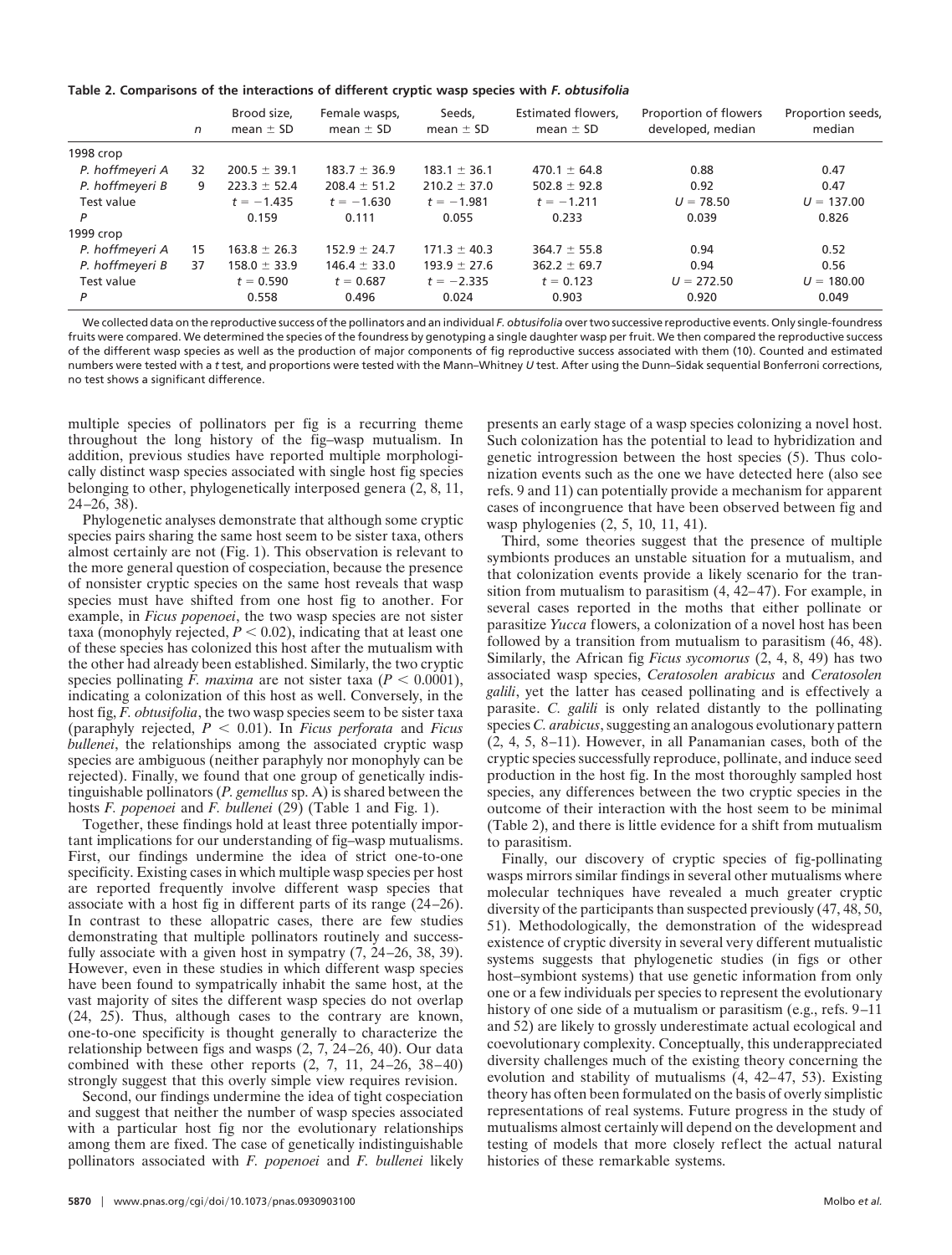**Cryptic Pollinating Wasp Species and Implications for Sex-Allocation Studies.** The existence of cryptic species also has profound implications for studies of sex allocation and precision of adaptation in fig-pollinating wasps. Previous tests of LMC theory have used the number of dead foundresses present in a fig fruit to estimate the number of mothers contributing eggs to the broods. Specifically, it is usually assumed that each foundress contributes offspring equally and at similar sex ratios to common broods (17–23, 54, 55). However, genotyping broods from 46 *F. obtusifolia* fruits with multiple dead foundresses showed that neither of these assumptions are met. In fact, in only 10 (22%) of these broods did more than one foundress actually contribute offspring, and half of these 10 broods consisted of two different cryptic species, which means that both the inbreeding and LMC levels are higher than thought previously in both coexisting species. By using the numbers of foundresses that actually contributed to broods rather than the number of dead foundresses, we significantly improved the overall fit of observed sex ratio to theory (for the two species combined:  $t = 3.94$ , df = 45,  $P < 0.001$ ; Fig. 2). The improvement of fit was similar in both cryptic species when they were considered individually.

Furthermore, in agreement with theoretical predictions (21–23), the sex ratios of single-foundress broods in the rarer species (sp. B;  $\approx$  20% of all wasps) were significantly more female-biased than the more common species (sp. A; Mann–Whitney  $U = 81.0, n = 41, P <$ 0.05). This result is relevant to the testing of theory in two important ways. First, this finding provides an additional, unanticipated line of support for the general predictions of LMC theory. Second, the present study suggests that the sex-ratio responses of distinct wasp species were lumped in the past, which likely includes studies of the variance in brood sex ratios of these wasp populations (21–23). Here, theory predicts very precise sex ratios and that the variance in single-foundress broods should be less than binomial. Because the mean brood sex ratios of these species are different, such lumping will tend to falsely inflate the estimates of variance. The recognition of cryptic species is therefore likely to resolve the previous reports that variances of brood sex ratio in these species were higher than expected. Thus, the recognition of cryptic species seems to improve the fit of both mean and variance in fig-wasp sex-ratio responses to theoretical predictions.

- 1. Corner, E. J. H. (1952) *Wayside Trees of Malaya* (Government Printer Office, Singapore).
- 2. Wiebes, J. T. (1979) *Annu. Rev. Ecol. Syst.* **10,** 1–12.
- 3. Janzen, D. H. (1979) *Annu. Rev. Ecol. Syst.* **10,** 13–51.
- 4. Herre, E. A. (1999) in *Levels of Selection in Evolution*, ed. Keller, L. (Princeton Univ. Press, Princeton), pp. 209–237.
- 5. Machado, C. A., Jousselin, E., Kjellberg, F., Compton, S. G. & Herre, E. A. (2001) *Proc. R. Soc. London Ser. B* **268,** 685–694.
- 6. Berg, C. C. (1989) *Experientia* **45,** 605–611.
- 7. Ramirez, W. (1974) *Ann. M. Bot. Gard.* **61,** 770–780.
- 8. Berg, C. C. & Wiebes, J. T. (1992) *African Fig Trees and Fig Wasps* (North– Holland, Amsterdam).
- 9. Herre, E. A., Machado, C. A., Bermingham, E., Nason, J. D., Windsor, D. M., McCafferty, S. S., Van Houten, W. & Bachman, K. (1996) *J. Biogeogr.* **23,** 521–530.
- 10. Weiblen, G. D. (2001) *Syst. Biol.* **50,** 243–267.
- 11. Kerdelhue, C., Le Clainche, I. & Rasplus, J. Y. (1999) *Mol. Phylogenet. Evol.* **11,** 401–414.
- 12. Herre, E. A. (1989) *Experientia* **45,** 637–647.
- 13. Anstett, M. C., Bronstein, J. L. & Hossaert-McKey, M. (1996) *J. Evol. Biol.* **9,** 417–428.
- 14. Herre, E. A. & West, S. A. (1997) *Proc. R. Soc. London Ser. B* **264,** 1501–1507.
- 15. Bronstein, J. L & McKey, D. (1989) *Experientia* **45,** 601–604.
- 16. Hamilton, W. D. (1967) *Science* **156,** 477–488.
- 17. Hamilton, W. D. (1979) in *Sexual Selection and Reproductive Competition in Insects*, eds. Blum, M. S. & Blum, N. A. (Academic, New York), pp. 167–220.
- 18. Frank, S. A. (1985) *Evolution (Lawrence, Kans.)* **39,** 949–964.
- 19. Herre, E. A. (1985) *Science* **228,** 896–898.
- 20. Herre, E. A. (1987) *Nature* **329,** 627–629.
- 21. West, S. A. & Herre, E. A. (1998) *Evolution (Lawrence, Kans.)* **52,** 475–485.



**Fig. 2.** Brood sex ratio vs. the number of potentially contributing foundresses (number of dead foundress bodies) (*A*) and the actual number of genetically distinguishable broods (*B*). Genetic data significantly improve the fit of observed sex ratios with predictions of LMC theory ( $t = 3.94$ , df = 45,  $P <$ 0.001). Predicted sex ratio (line) for multifoundress broods uses an inbreeding coefficient of 0.87 estimated from five microsatellite loci. The mean sex ratio of single-foundress broods was 0.083 (square). Triangles represent two data points outside the range of the graph. The numbers of foundresses that actually contributed to broods was estimated by genotyping all sons (maximum 50) and 10–50 daughters from each of 46 fruits that had contained more than one dead foundress body from four crops of *F. obtusifolia*.

Finally, Hamilton (56) suggested that sex allocation in general and LMC in particular was ''the section of evolutionary theory that best proves the power and accuracy of the Neodarwinian paradigm as a whole.'' The improved fit of empirical data to the predicted values of the model as revealed by the microsatellite markers suggests that this part of evolutionary theory has even more power and accuracy than thought previously.

We gratefully acknowledge useful suggestions and comments from Egbert Leigh, Jr., Sunshine Van Bael, Ian Sanders, Michel Chapuisat, Emmanuelle Jousselin, Finn Kjellberg, Jannie Nielsen, Hans Christian Petersen, and Jeanette Bot. Adalberto Gomez and Maritza Lopez helped with field work. This work was supported by the Smithsonian Tropical Research Institution and the Swiss Science Foundation.

- 22. Herre, A. E., West, S. A., Cook, J. M., Compton, S. G. & Kjellberg, F. (1997) in *Social Competition and Cooperation in Insects and Arachnids I: The Evolution of Mating Systems*, eds. Choe, J. C. & Crespi, B. (Princeton Univ. Press, Princeton), pp. 226–239.
- 23. Herre, E. A., Machado, C. A. & West, S. A. (2001) in *Adaptationism and Optimality*, eds. Orzack, S. H. & Sober, E. (Cambridge Univ. Press, New York), pp. 191–218.
- 24. Michaloud, G., Michaloud-Pelletier, S., Wiebes, J. T. & Berg, C. C. (1986) *Proc. K. Ned. Akad. Wet. C* **88,** 93–119.
- 25. Michaloud, G., Carriere, S. & Kobbi, M. (1996) *J. Biogeogr.* **23,** 513–520.
- 26. Rasplus, J.-Y. (1994) in *The Biodiversity of African Plants*, eds. van der Maesen, L. J. G., van der Burgt, X. M. & van Medenbach de Rooy, J. M. (Kluwer, Dordrecht, The Netherlands), pp. 639–649.
- 27. Molbo, D., Krieger, M. J. B., Herre, E. A. & Keller, L. (2002) *Mol. Ecol. Notes* **2,** 440–442.
- 28. Molbo, D. (2002) Ph.D. thesis (University of Lausanne, Lausanne, Switzerland).
- 29. Wiebes, J. T. (1995) *Proc. K. Ned. Akad. Wet.* **98,** 167–183.
- 30. Swofford, D. L. (1998) PAUP\*: Phylogenetic Analysis Using Parsimony (\*and Other Methods) (Sinauer, Sunderland, MA).
- 31. Caccone, A. & Sbordoni, V. (2001) *Evolution (Lawrence, Kans.)* **55,** 122–130.
- 32. Farrell, B. D. (2001) *Mol. Phylogenet. Evol.* **18,** 467–478.
- 33. Brower, A. V. (1994) *Proc. Natl. Acad. Sci. USA* **91,** 6491–6495.
- 34. Buckley, T. R., Simon, C. & Chambers, G. K. (2001) *Evolution (Lawrence, Kans.)* **55,** 1395–1407.
- 35. Nei, M. & Li, W.-H. (1979) *Proc. Natl. Acad. Sci. USA* **76,** 5269–5273.
- 36. Kishino, H. & Hasegawa, M. (1989) *J. Mol. Evol.* **29,** 170–179.
- 37. Goldman, N., Anderson, J. P. & Rodrigo, A. G. (2000) *Syst. Biol.* **49,** 652–670.
- 38. Lopez-Vaamonde, C., Dixon, D. J., Cook, J. M. & Rasplus, J.-Y. (2002) *Zool.*
- *J. Linn. Soc.* **136,** 637–683. 39. Compton, S. G. (1990) *S. Afr. J. Sci.* **86,** 39–40.
	-

**EVOLUTION**

EVOLUTION